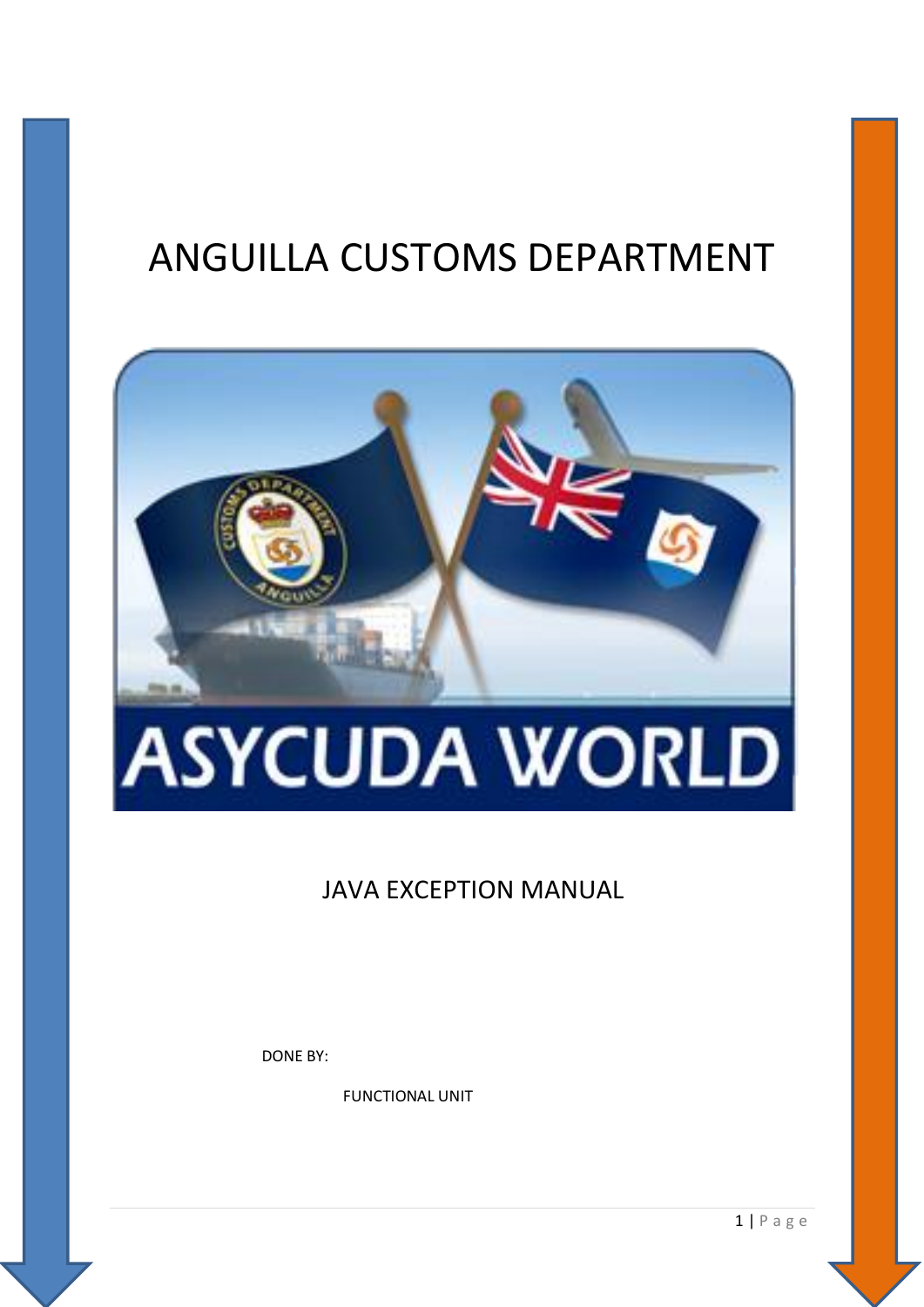## Contents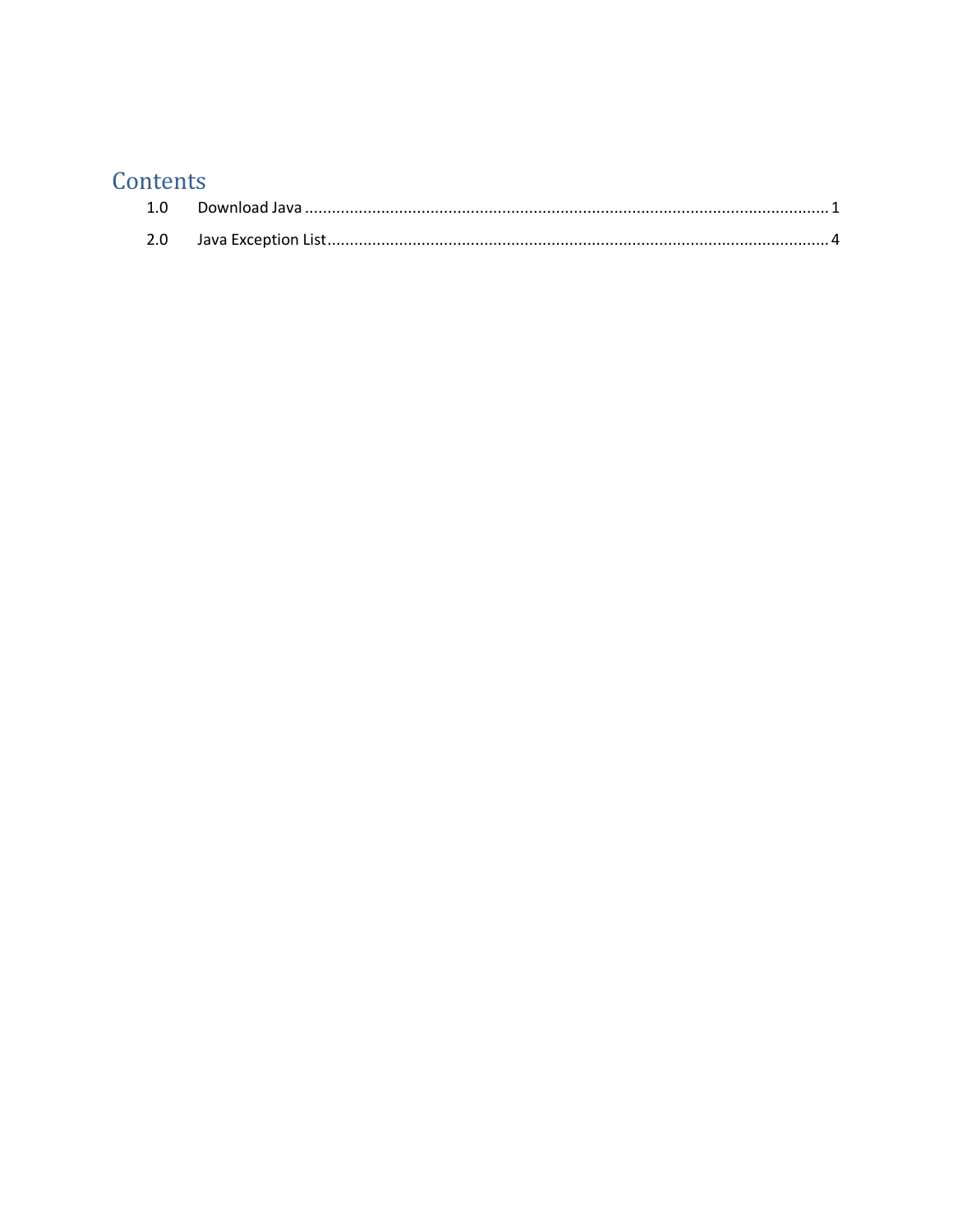#### <span id="page-2-0"></span>**1.0 Download Java**

The following procedure should be used to activate Asycuda World application to your Desktop or laptop.

Firstly persons have to locate the Anguilla Customs website then select **ASYCUDA** or directly **Enter** <http://www.customs.gov.ai/asycuda> into your web browser.

This Diagram below illustrates the Aycuda World icon to showcase the page.



**Figure 1**  Anguilla Customs Department website with Asycuda World application as shown in Fig 2.



| <b>ASYCUDA World</b> | <b>ASYCUDA World Undates</b> |
|----------------------|------------------------------|
|                      |                              |
|                      |                              |

Fig.2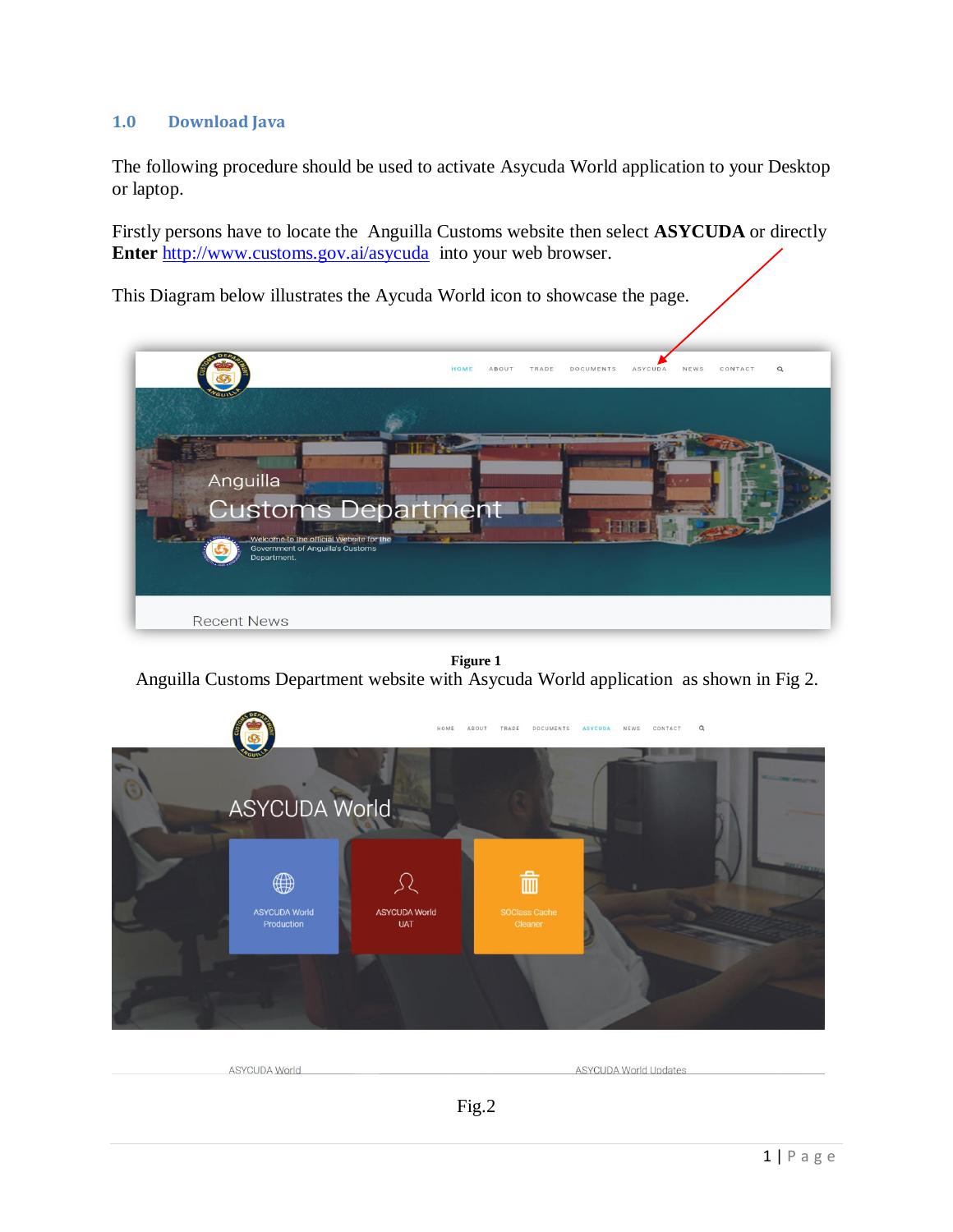Scroll to the Resources section of the web page and click on the downloads tab. There are two type of Java 8 applications links attached to the bottom left of Fig.3 as shown bellow in order for the usability of Asyucuda World application.



Fig.3

Before selecting which Java application is used for your specific Desktop or Laptop, first select START>>>MY PC>>>PROPERTIES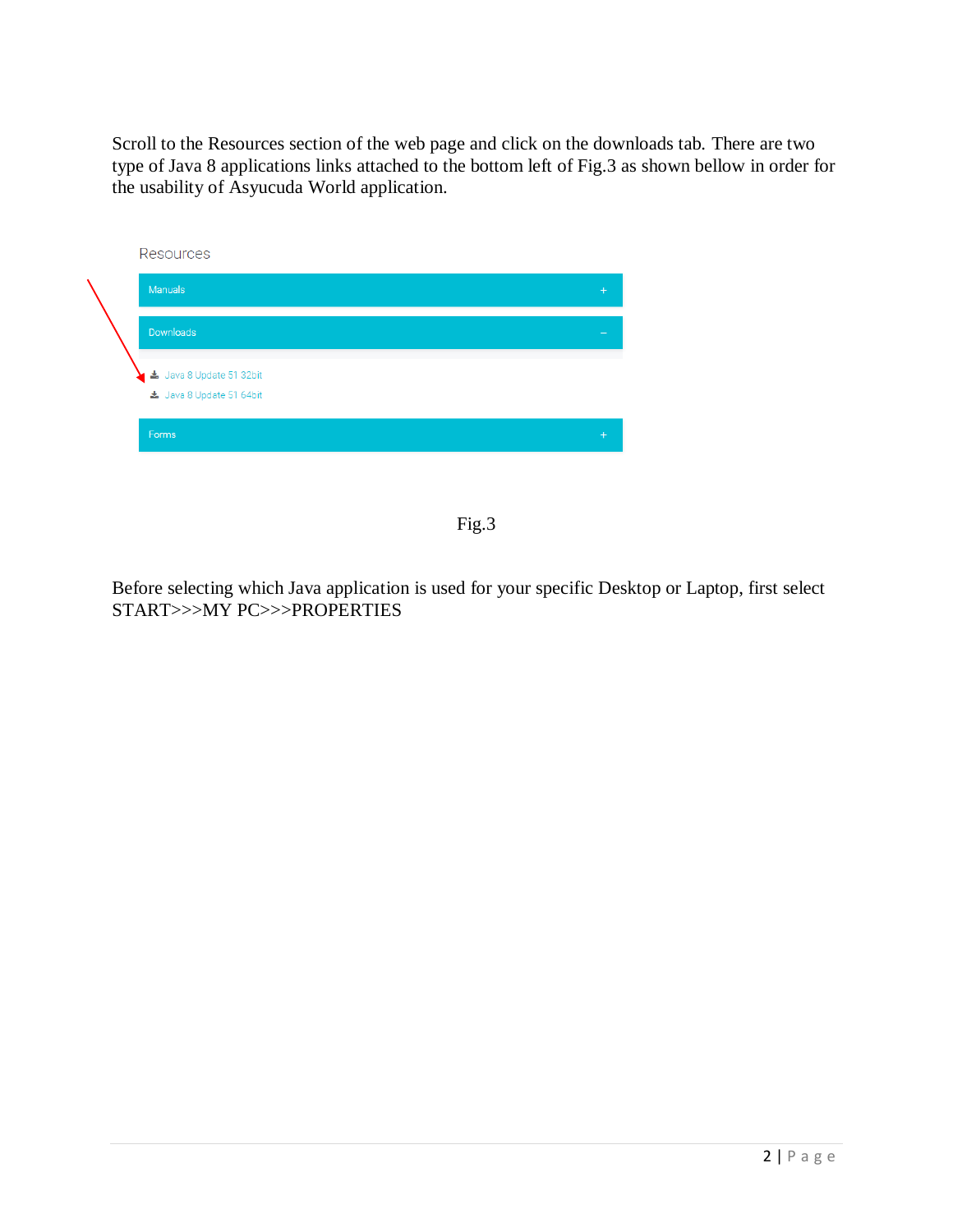|                                                     |                 | <b><i>Morld</i></b>                                               |
|-----------------------------------------------------|-----------------|-------------------------------------------------------------------|
| All<br>Documents<br>Apps                            | Settings<br>Web | Feedback<br>More $\blacktriangledown$<br>$\cdots$                 |
| Best match                                          |                 |                                                                   |
| This PC<br>$\mathcal{A}(\mathcal{O}_{\mathcal{G}})$ |                 |                                                                   |
| App                                                 |                 |                                                                   |
| Apps                                                |                 | This PC                                                           |
| <b>e</b> Microsoft Edge                             | $\,$            | App                                                               |
| Mail<br>٥                                           | $\rightarrow$   |                                                                   |
| Microsoft Store<br>â                                | $\rightarrow$   | $\Box'$ Open                                                      |
| Search the web                                      |                 | + Pin to Start                                                    |
| $O$ m - See web results                             | $\rightarrow$   | -H Pin to taskbar                                                 |
| Settings (4+)                                       |                 | Manage                                                            |
| Documents (2+)                                      |                 | Map network drive                                                 |
| Folders $(3+)$                                      |                 | Disconnect network drive                                          |
|                                                     |                 | <b>El</b> Properties K                                            |
|                                                     |                 |                                                                   |
|                                                     |                 |                                                                   |
|                                                     |                 |                                                                   |
|                                                     |                 |                                                                   |
|                                                     |                 |                                                                   |
| Ω<br>m                                              |                 | $\hat{\mathbf{H}}$<br>耳<br>e<br>$\circ$<br>$\circ$<br>ы<br>B<br>◘ |
|                                                     |                 | Fig.4                                                             |

View the System type that shows if your CPU or Laptop operating is system is a 64-bit or 32- bit to download the relating java application that's needed.

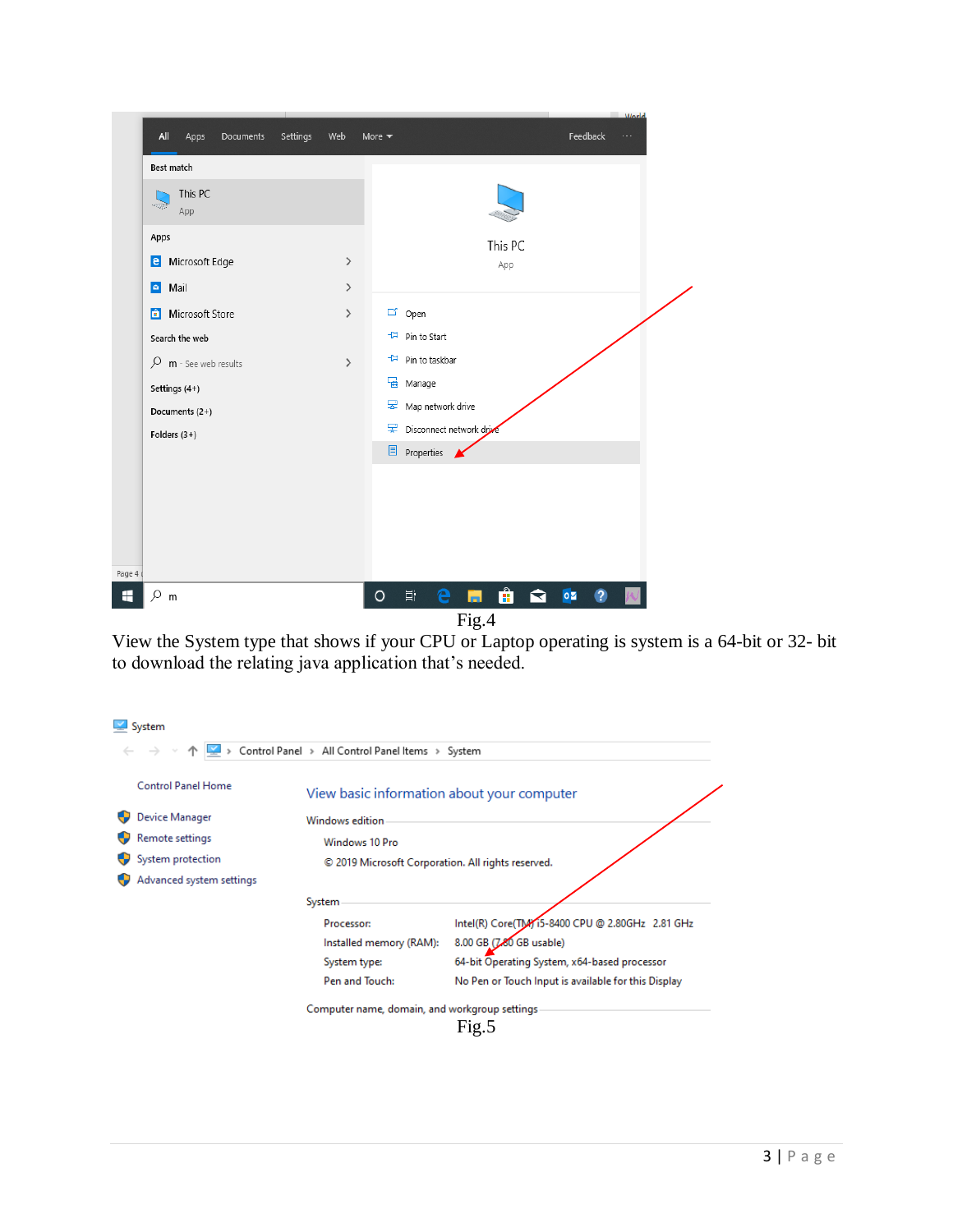#### <span id="page-5-0"></span>**2.0 Java Exception**

The following path should be used to operate Asycuda World application on the Java platform.

#### **Start>>> Control Panel>>>Java**

Right Click and select **Open** as shown in Figure 6.



Fig.6

#### When Java Control Panel Prompt select: - Security>>>Edit Site List